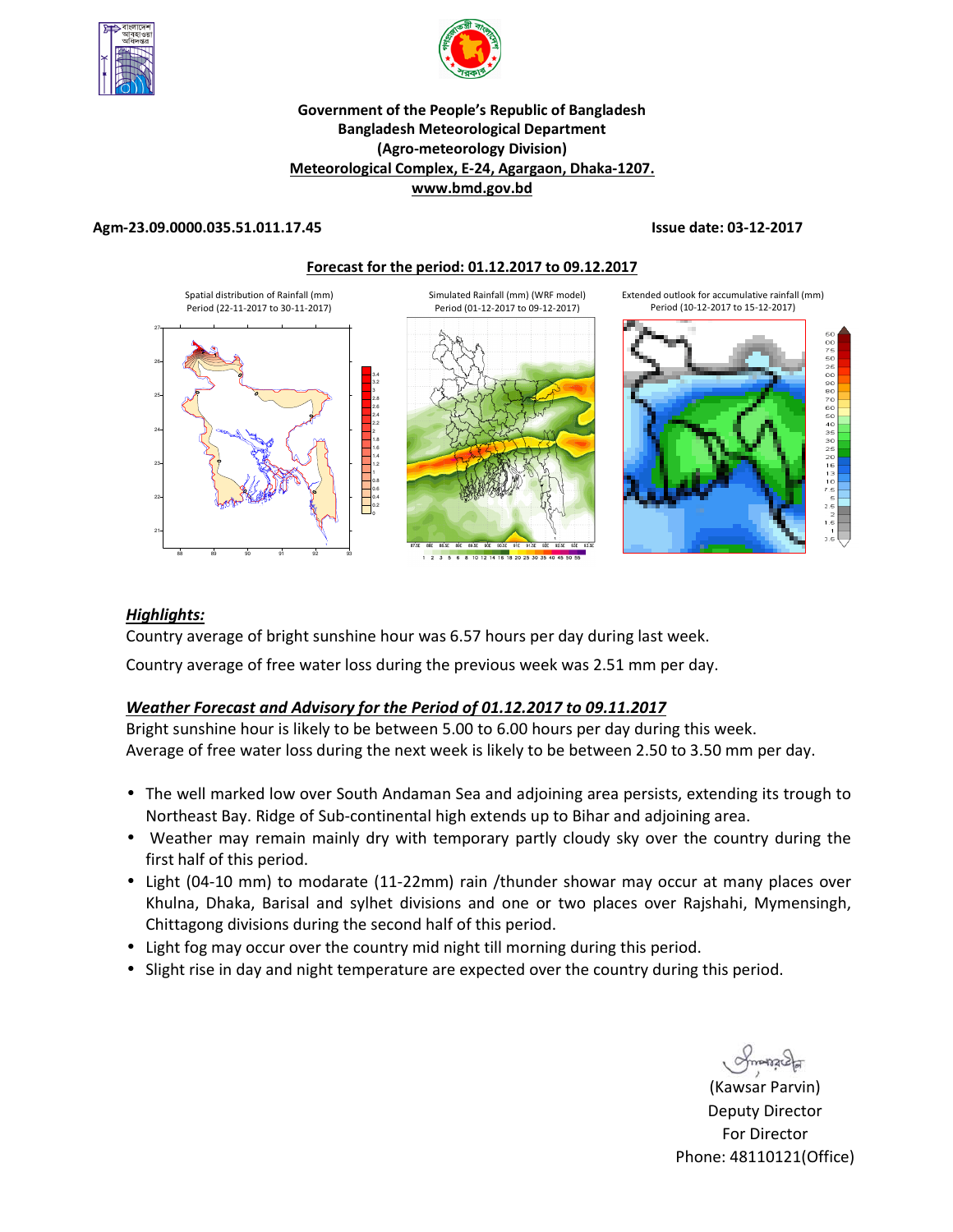#### *Short Weather description Period: 22.11.2017 to 30.11.2017*

# *Maximum And Minimum Temperature (Range and Extreme)*

| <b>Divisions</b> | Maximum<br>temperature<br>range in <sup>o</sup> C |                |                        |    | Highest maximum<br>temperature in <sup>o</sup> C |      | Minimum<br>temperature<br>Range in <sup>O</sup> C | Lowest minimum<br>temperature in <sup>o</sup> C |                                  |            |                      |
|------------------|---------------------------------------------------|----------------|------------------------|----|--------------------------------------------------|------|---------------------------------------------------|-------------------------------------------------|----------------------------------|------------|----------------------|
| <b>Dhaka</b>     | 26.5                                              |                | $-30.0$                | °c | Madaripur                                        | 30.0 |                                                   | $\overline{C}$ 12.8                             | 19.6 $^{\circ}$ C                | Gopalgonj  | $^{\circ}$ c<br>12.8 |
| Mymensingh 26.0  |                                                   | $\sim$         | $29.1\text{ °C}$       |    | Mymensingh                                       | 29.1 | °c                                                | 15.0                                            | 17.8 $^{\circ}$ C                | Mymensingh | $^{\circ}$ c<br>15.0 |
| Chittagong       | 27.2                                              |                | $-31.2$ <sup>o</sup> C |    | Cox's Bazar                                      | 31.2 | °c                                                | 13.9                                            | $25.0\text{ °C}$                 | Sitakunda  | 13.9 $^{\circ}$ C    |
| Sylhet           | 27.7                                              |                | $-30.2$ <sup>0</sup> C |    | Sylhet                                           | 30.2 | °c                                                | 13.0                                            | 20.5 $^{\circ}$ C                | Srimongal  | 13.0 <sup>o</sup> C  |
| Rajshahi         | 25.6                                              | $\blacksquare$ | 29.8 $^{\circ}$ C      |    | Bogra                                            | 29.8 |                                                   | 11.8                                            | $\overline{17.0}$ <sup>o</sup> C | Rajshahi   | 11.8 $^{\circ}$ C    |
| Rangpur          | 24.6                                              |                | $-29.5$                | °⊂ | Rangpur                                          | 29.5 | $^{\circ}$ c                                      | 12.0                                            | $16.4 \text{ °C}$                | Tetulia    | 12.0 $^{\circ}$ C    |
| Khulna           | 26.5                                              |                | $-29.2\degree$ C       |    | Jessore                                          | 29.2 | °c                                                | 11.5                                            | 16.5 $^{\circ}$ C                | Satkhira   | $11.5 \text{ °C}$    |
| Barisal          | 27.5                                              |                | $-30.0$                | °c | <b>Bhola</b>                                     | 30.0 | $\overline{c}$                                    | 13.6                                            | 17.0 <sup>0</sup> C              | Khepupara  | $^{\circ}$ c<br>13.6 |

# *:Rainfall analysis and average temperature:-*

| Name of the<br><b>Divisions</b> | Name of the<br><b>Stations</b> | Total<br>Rainfall<br>in $(mm)$ | Rainfall<br>in $(mm)$ | Normal Deviation<br>in % | Total<br>Rainy<br>days | Average<br>M ax<br><b>Humidity</b><br>in % | Average<br>M in<br>in % | Average<br>Max.<br>Humidity temp in °C | Average<br>Normal<br>M ax.<br>temp in<br>°C | Average<br>Min.<br>temp in<br>۰c | Average<br>Normal<br>M in.<br>temp in |
|---------------------------------|--------------------------------|--------------------------------|-----------------------|--------------------------|------------------------|--------------------------------------------|-------------------------|----------------------------------------|---------------------------------------------|----------------------------------|---------------------------------------|
| Dhaka                           | <b>Dhaka</b>                   | 000                            | 6                     | $-100$                   | 00                     | 082                                        | 039                     | 28.20                                  | 28.6                                        | 18.4                             | 17.4                                  |
|                                 | Faridpur                       | 000                            | 6                     | $-100$                   | 00                     | 095                                        | 039                     | 28.20                                  | 27.9                                        | 15.4                             | 17.2                                  |
|                                 | Madaripur                      | 000                            | 10                    | $-100$                   | 00                     | 097                                        | 045                     | 029                                    | 28.7                                        | 015                              | 16.9                                  |
|                                 | Nikli                          | 000                            | $\star\star$          | $***$                    | 00                     | 093                                        | 058                     | 028                                    | $\star\star$                                | 018                              | $\star\star$                          |
|                                 | Tangail                        | 000                            | 8                     | $-100$                   | 00                     | 094                                        | 048                     | 28.10                                  | 28.1                                        | 14.9                             | 16.3                                  |
|                                 | Gopalgonj                      | 000                            | $\star\star$          | $***$                    | 00                     | 096                                        | 036                     | 028                                    | **                                          | 014                              |                                       |
| Mymensingh                      | Mymensingh                     | 000                            | 4                     | $-100$                   | 00                     | 096                                        | 053                     | 28.20                                  | 28.3                                        | 016                              | 16.2                                  |
|                                 | Netrokona                      | 000                            | $\star\star$          | $***$                    | 00                     | 097                                        | 054                     | 27.80                                  | **                                          | 16.7                             | $\star\star$                          |
| Chittagong                      | Chittagong                     | 000                            | 3                     | $***$                    | 00                     | ×                                          | **                      | 88                                     | 28.9                                        | **                               | 18.5                                  |
|                                 | Sitakunda                      | 000                            | 12                    | ***                      | 00                     | ×                                          | ×                       | ×                                      | 29.4                                        | $\ast\ast$                       | 16.7                                  |
|                                 | Rangamati                      | 000                            | 9                     | $-100$                   | 00                     | 080                                        | 030                     | 029                                    | 28.2                                        | 017                              | 17.9                                  |
|                                 | Cox'sBazar                     | 000                            | 12                    | $***$                    | 00                     | 087                                        | 048                     | 29.20                                  | 29.5                                        | 19.9                             | 19.1                                  |
|                                 | Teknaf                         | 000                            | 10                    | ***                      | 00                     | *                                          | **                      | *                                      | 29.6                                        | $^{**}$                          | 19.4                                  |
|                                 | Hatiya                         | 000                            | 9                     | $-100$                   | 00                     | 100                                        | 053                     | 029                                    | 28.1                                        | 017                              | 18.5                                  |
|                                 | Sandw ip                       | 000                            | 13                    | $-100$                   | 00                     | ×                                          | **                      | ×                                      | 28.3                                        | **                               | 18.4                                  |
|                                 | Kutubdia                       | 000                            | 10                    | $-100$                   | 00                     | ×                                          | $^{\ast\ast}$           | 029                                    | 28.9                                        | 019                              | 18.8                                  |
|                                 | Feni                           | 000                            | 16                    | $-100$                   | 00                     | 096                                        | 041                     | 28.70                                  | 28.9                                        | 16.2                             | 16.8                                  |
|                                 | M.Court                        | 000                            | 9                     | $-100$                   | 00                     | 098                                        | 050                     | 28.20                                  | 28.0                                        | 17.9                             | 18.2                                  |
|                                 | Chandpur                       | 000                            | 9                     | $-100$                   | 00                     | 093                                        | 051                     | 28.30                                  | 28.1                                        | 17.8                             | 17.9                                  |
|                                 | Comilla                        | 000                            | 7                     | $-100$                   | 00                     | 095                                        | 048                     | 028                                    | 28.5                                        | 017                              | 16.1                                  |
| Sylhet                          | Sylhet                         | 000                            | 6                     | $-100$                   | 00                     | 096                                        | 052                     | 29.20                                  | 28.4                                        | 018                              | 16.8                                  |
|                                 | Srimongal                      | 000                            | 7                     | $-100$                   | 00                     | 100                                        | 041                     | 029                                    | 28.3                                        | 015                              | 14.6                                  |
| Rajshahi                        | Rajshahi                       | 000                            | $\overline{c}$        | $***$                    | 00                     | 079                                        | 041                     | 27.70                                  | 28.2                                        | 13.0                             | 15.5                                  |
|                                 | Bogra                          | 000                            | 4                     | $-100$                   | 00                     | 096                                        | 035                     | 28.50                                  | 29.1                                        | 016                              | 16.2                                  |
|                                 | Ishurdi                        | 000                            | 5                     | $***$                    | 00                     | 098                                        | 035                     | 27.50                                  | 28.2                                        | 014                              | 15.3                                  |
|                                 | Badalgachi                     | 000                            | $\star\star$          | $***$                    | 00                     | 100                                        | 035                     | 27.00                                  | $\star\star$                                | 13.1                             | $\star\star$                          |
|                                 | Tarash                         | 000                            | $\star\star$          | $***$                    | 00                     | 100                                        | 036                     | 027                                    | $\star\star$                                | 016                              |                                       |
| Rangpur                         | Rangpur                        | 000                            | 1                     | $-100$                   | 00                     | 095                                        | 049                     | 28.10                                  | 27.4                                        | 15.1                             | 15.5                                  |
|                                 | Dinajpur                       | 000                            | 1                     | $***$                    | 00                     | 095                                        | 046                     | 27.5                                   | 27.9                                        | 014                              | 14.6                                  |
|                                 | Sayedpur                       | 000                            | $\star\star$          | $***$                    | 00                     | 093                                        | 049                     | 028                                    | **                                          | 014                              | $**$                                  |
|                                 | Rajarhat                       | 000                            | $\star\star$          | ***                      | 00                     | 097                                        | 055                     | 26.80                                  | $\star\star$                                | 14.4                             | $\star\star$                          |
|                                 | Tetulia                        | 003                            | $\star\star$          | $***$                    | 01                     | 096                                        | 047                     | 27.10                                  | $\star\star$                                | 13.1                             | $\star\star$                          |
|                                 | Dimla                          | 000                            | $\star\star$          | $***$                    | 00                     | 095                                        | 044                     | 028                                    | $\star\star$                                | 015                              |                                       |
| Khulna                          | Khulna                         | 000                            | 6                     | $-100$                   | 00                     | 88                                         | **                      | ×                                      | 28.5                                        | $^{**}$                          | 17.0                                  |
|                                 | Mongla                         | 000                            | $\star\star$          | $***$                    | 00                     | 095                                        | 045                     | 028                                    | $\star\star$                                | 017                              | $\star\star$                          |
|                                 | Jessore                        | 000                            | 4                     | $-100$                   | $00\,$                 | 096                                        | 037                     | 029                                    | 29.0                                        | 013                              | 15.6                                  |
|                                 | Chuadanga                      | 000                            | 3                     | $-100$                   | 00                     | 096                                        | 041                     | 27.60                                  | 28.5                                        | 12.4                             | 15.7                                  |
|                                 | Satkhira                       | 000                            | 6                     | $-100$                   | 00                     | 098                                        | 035                     | 28.00                                  | 29.0                                        | 12.6                             | 16.0                                  |
|                                 | Kumarkhali                     | 000                            | $\star\star$          | $***$                    | $00\,$                 | 083                                        | 073                     | 027                                    | $\star\star$                                | $\ast\ast$                       | $\star\star$                          |
| Barisal                         | Barisal                        | 000                            | 10                    | $-100$                   | 00                     | 100                                        | 043                     | 28.50                                  | 28.7                                        | 14.6                             | 16.7                                  |
|                                 | Bhola                          | 000                            | 14                    | $-100$                   | 00                     | 099                                        | 045                     | 028                                    | 28.7                                        | 015                              | 16.9                                  |
|                                 | Patuakhali                     | 000                            | 14                    | $-100$                   | 00                     | 100                                        | 046                     | 28.10                                  | 28.4                                        | 016                              | 18.1                                  |
|                                 | Khepupara                      | 000                            | 10                    | $-100$                   | 00                     | 099                                        | 043                     | 028                                    | 28.4                                        | 015                              | 17.6                                  |
|                                 |                                |                                |                       |                          |                        |                                            |                         |                                        |                                             |                                  |                                       |

N.B-.Analyses contained in this bulletin are based on preliminary un-checked data. \*\* Data not received. \*\*\* Data not available.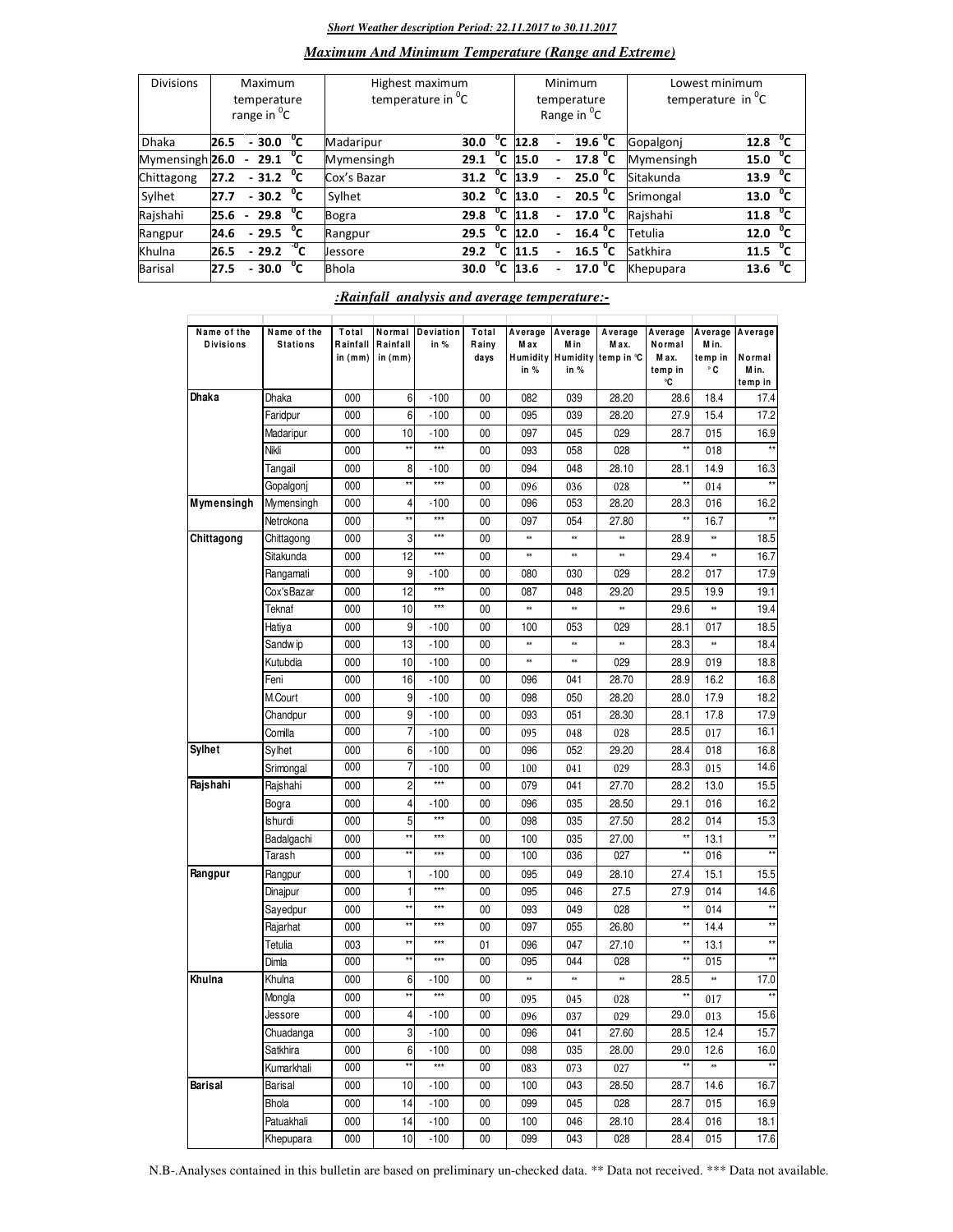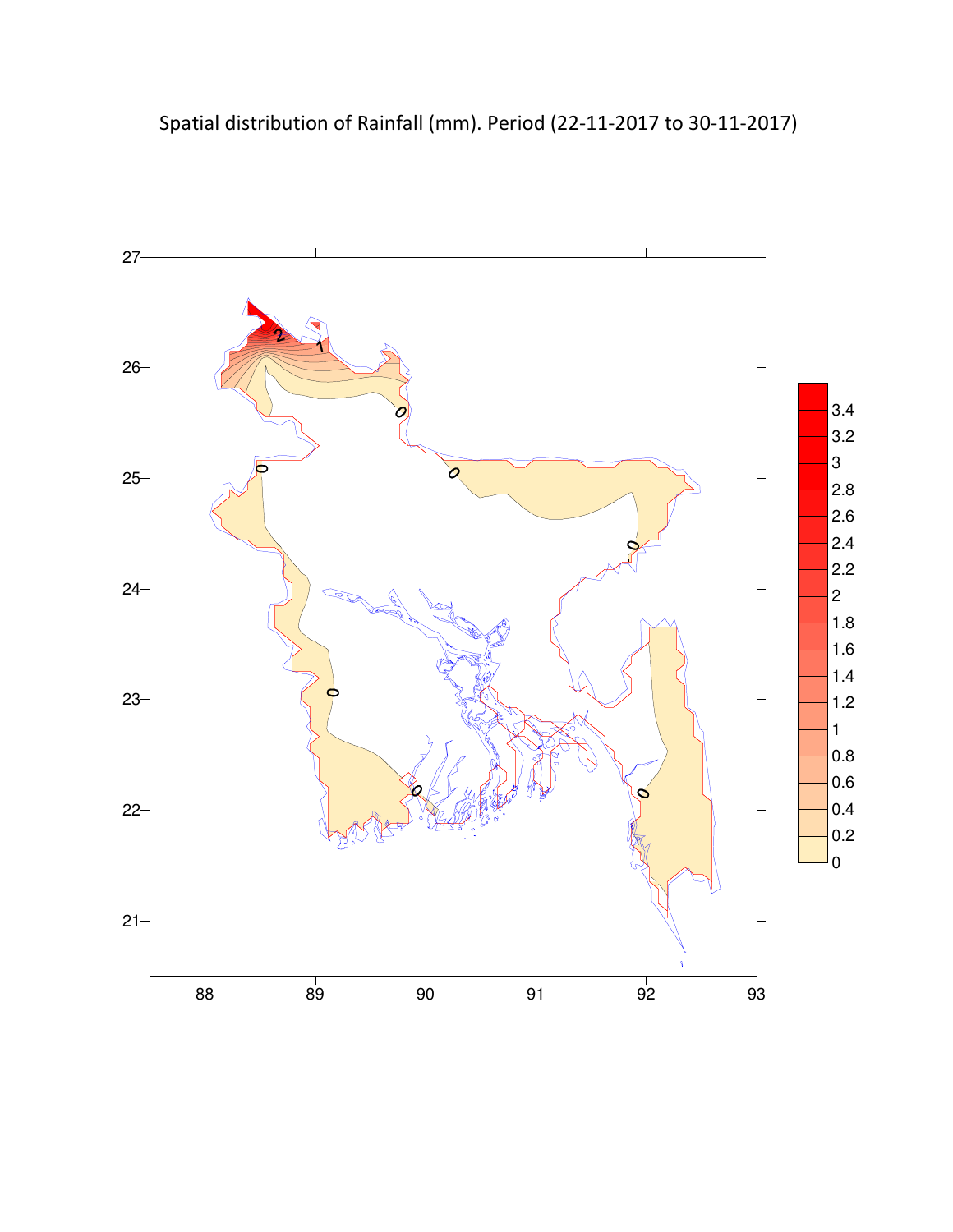



# গণপ্রজাতন্ত্রী বাংলাদেশ সরকার বাংলাদেশ আবহাওয়া অধিদপ্তর কৃষি আবহাওয়া মহাশাখা আবহাওয়া ভবন, ই-২৪, আগারগাঁও, ঢাকা-১২০৭। www.bmd.gov.bd

# তারিখ: ০৩-১২-২০১৭ খ্রিঃ

এজিএম-২৩.০৯.০০০০.০৩৫.৫১.০১১.১৭.৪৫

পূর্বাভাসের সময়কাল: ০১-১২-২০১৭ থেকে ০৯-১২-২০১৭

Extended outlook for accumulative rainfall (mm) Period (10-12-2017 to 15-12-2017)



Simulated Rainfall (mm) (WRF model) Period (01-12-2017 to 09-12-2017)





<u>প্ৰধান বৈশিষ্ট্য সমূহঃ-</u>

গত সপ্তাহে দেশের দৈনিক উজ্জ্বল সূর্যকিরণ কালের গড় ৬.৫৭ ঘন্টা ছিল । গত সপ্তাহে দেশের দৈনিক বাষ্পীভবনের গড় ২.৫১ মিঃ মিঃ ছিল।

# আবহাওয়ার পূর্বাভাসঃ- ০১-১২-২০১৭ থেকে ০৯-১২-২০১৭ ইং পর্যন্ত।

এ সপ্তাহে দৈনিক উজ্জল সূর্য কিরণ কাল ৫.০০ থেকে ৬.০০ ঘন্টার মধ্যে থাকতে পারে । আগামী সপ্তাহের বাষ্পীভবনের দৈনিক গড় ২.৫০ মিঃ মিঃ থেকে ৩.৫০ মিঃ মিঃ থাকতে পারে।

- দক্ষিণ আন্দামান সাগর ও তৎসংলগ্ন এলাকায় অবস্থানরত সুস্পষ্ট লঘুচাপটি সক্রিয় রয়েছে । যার বর্ধিতাংশ উত্তরপূর্ব বঙ্গোপসাগর পর্যন্ত বিস্তৃত রয়েছে। উপ-মহাদেশীয় উচ্চচাপ বলয়ের বর্ধিতাংশ বিহার ও তৎসংলগ্ন এলাকা পর্যন্ত বিস্তৃত রয়েছে।
- এ সময়ের প্রথমার্ধে আকাশ অস্থায়ীভাবে অংশিক মেঘলাসহ আবহাওয়া প্রধানতঃ শুষ্ক থাকতে পারে।
- এ সময়ের দ্বিতীয়ার্ধে খুলনা, ঢাকা, বরিশাল ও সিলেট বিভাগের অনেক স্থানে এবং রাজশাহী, ময়মনসিংহ ও চট্রগ্রাম বিভাগের দুই এক স্থানে হাঙ্কা (০৪-১০মিঃমিঃ) থেকে মাঝারী (১১-২২ মিঃমিঃ) ধরণের বৃষ্টি/বজ্রবৃষ্টি হতে পারে।
- এ সময়ে সারাদেশে মধ্য রাত তাপমাত্রা হতে সকাল পর্যন্ত হাল্কা কুয়াশা পড়তে পারে।
- এ সময়ে সারাদেশে দিন ও রাতের সামান্য বৃদ্ধি পেতে পারে।

(কাওসার পারভান) উপ-পরিচালক পরিচালকের পক্ষে ফোনঃ ৪৮১১০১২১(দপ্তর)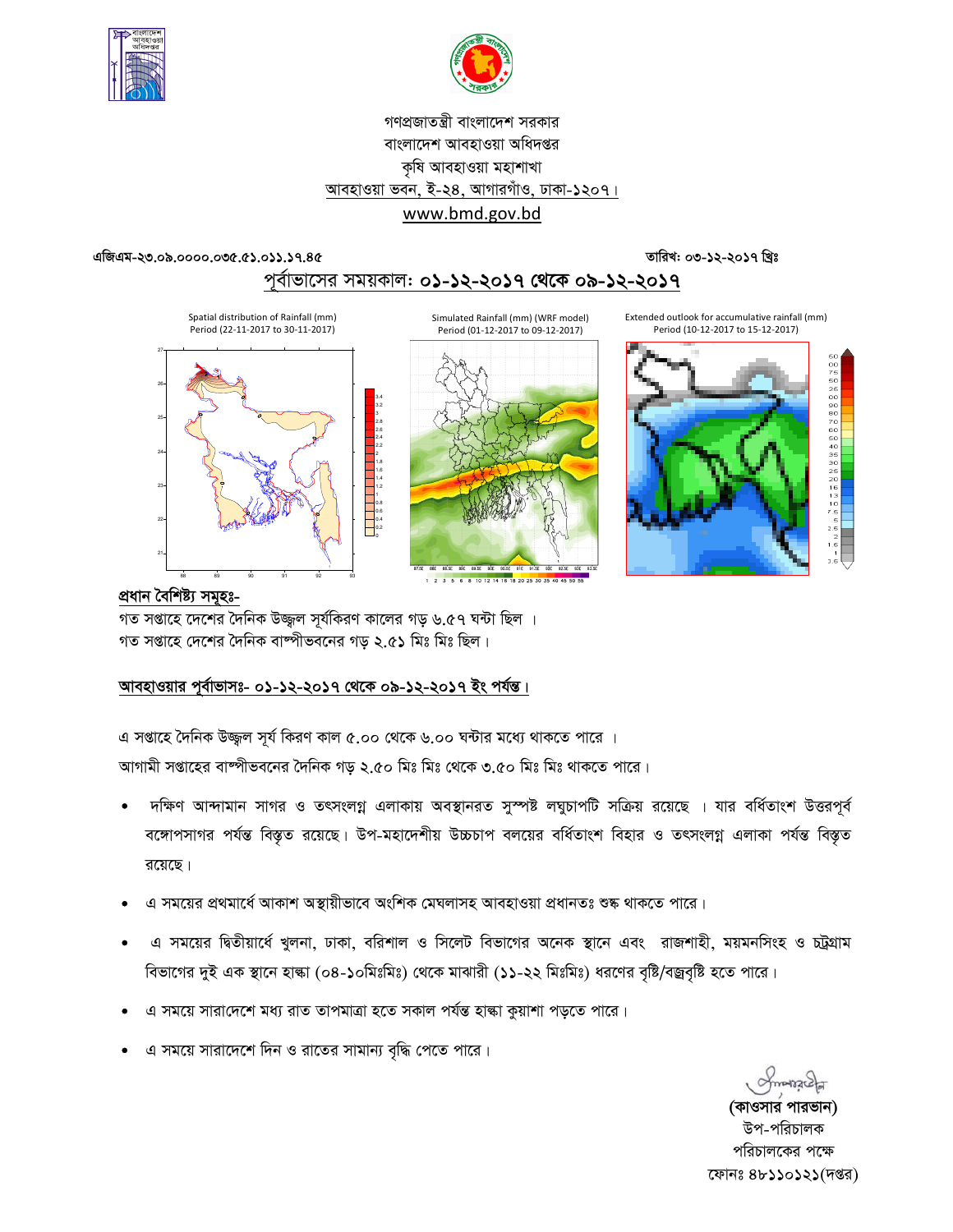#### সংক্ষিপ্ত আবহাওয়া বিবরণী, সময়: ২২.১১.২০১৭ থেকে ৩০.১১.২০১৭  $=$   $\alpha$  <del>and  $\beta$  an</del>  $=$

|           |                                  |           | $7(9)$ a $9(9)$                    | ופומרוש |                                      |                              |                      |                             |  |
|-----------|----------------------------------|-----------|------------------------------------|---------|--------------------------------------|------------------------------|----------------------|-----------------------------|--|
| বিভাগ     | সৰ্বোচ্ছ তাপমাত্ৰাৰ              |           | $^\circ$ সেঃ<br>সৰ্বোচ্ছ তাপমাত্ৰা |         |                                      | সর্বোনিম্ন তাপমাত্রার        | সর্বোনিম্ন তাপমাত্রা |                             |  |
|           | <i>পরিসর <sup>৩</sup></i> সেঃ    |           |                                    |         | <i><b>পরিসর</b> <sup>0</sup>\ে</i> ঃ |                              |                      | $^\circ$ সেঃ                |  |
| ঢাকা      | $^{\circ}$ (সঃ<br>২৬.৫<br>- ৩০.০ | মাদারীপুর | ిం.ం° (౫ <b>:</b>                  | ১২.৮    | - ১৯.৬                               | $\degree$ (X $\degree$       | গোপালগঞ্জ            | $52.5^\circ$ পুর            |  |
| ময়মনসিংহ | <b>২৯.১</b> ° সেঃ<br>২৬.০        | ময়মনসিংহ | ২৯.১ °মেঃ ১৫.০                     |         | - ১৭.৮                               | ੰ $\overline{\mathcal{F}}$ ੰ | ময়মনসিংহ            | $$8^{\circ}$$ ০.১১          |  |
| চট্টগ্ৰাম | - ৩১.২ ° সেঃ<br>।২৭.২            | কক্সবাজার | ৩১.২ ° সেঃ                         | ১৩.৯    | - ২৫.০                               | $^{\circ}$ সেঃ               | সীতাকুভ              | ঃµ)° ఉ. <b>ి</b>            |  |
| সিলেট     | - ৩০.২ ° সেঃ<br>২৭.৭             | সিলেট     | ৩০.২ ° মেঃ  ১৩.০                   |         | - ২০.৫                               | $^\circ$ সেঃ                 | শ্ৰীমঙ্গল            | $\mathcal{S}^{\infty}$ ০.০১ |  |
| রাজশাহী   | ২৯.৮ ° সেঃ<br>২৫.৬               | বণ্ডডা    | $3.5^{\circ}$ (H: $3.5^{\circ}$    |         | - ১৭.০                               | $^\circ$ সেঃ                 | রাজশাহী              | $35.5^\circ$ (H:            |  |
| রংপর      | - <b>২৯.৫</b> ° সেঃ<br>২৪.৬      | রংপুর     | <b>২৯.৫</b> ° সেঃ <b>১২.০</b>      |         | $-55.8$                              | $^{\circ}$ সেঃ               | তেতুঁলিয়া           | ১২.০ ° সেঃ                  |  |
| খুলনা     | - <b>২৯.২</b> ° সেঃ<br>২৬.৫      | যশোর      | ২৯.২ ° মেঃ <b>১১</b> .৫            |         | - ১৬.৫                               | $^{\circ}$ সেঃ               | সাতক্ষীরা            | $35.6^\circ$ የአገ            |  |
| বরিশাল    | - <b>৩০.০</b> ° (সঃ<br>২৭.৫      | ভোলা      | ৩০.০ $^{\circ}$ (সঃ ১৩.৬           |         | - ১৭.০                               | $^{\circ}$ (সঃ               | খেপুপাড়া            | $SO^{\circ}$ ৬.৩১           |  |

# বৃষ্টিপাত বিশ্লেষন এবং ম্বাভাবিক তাপমাত্রা: -

| বিভাগের নাম | স্টেশনের নাম        | মোট<br>রষ্টিশাত<br>(মিঃমিঃ) | ষাভাবিক<br>রষ্টিপাত<br>( মিঃমিঃ) | বিছ্যুতি( %) | মোট<br>বৃষ্টিশাতের<br>দিন | সৰ্বোচ্ছ<br>গড আদ্রতা<br>( %) | সৰ্বোনিম্ন<br>আদ্ৰতা<br>( %) | গড় সৰ্বোচ্ছ<br>তাপমাত্রা<br>( ডিগ্ৰী সেঃ) | গড<br>ষভাবিক<br>তাপমাত্রা<br>( ডিগ্ৰী সেঃ) | সৰ্বোনিম্ন<br>গড<br>তাপমাত্রা<br>(ডিগ্ৰী | সৰ্বোনিম্ন<br>ষাভাবিক<br>গড<br>তাপমাত্রা( |
|-------------|---------------------|-----------------------------|----------------------------------|--------------|---------------------------|-------------------------------|------------------------------|--------------------------------------------|--------------------------------------------|------------------------------------------|-------------------------------------------|
|             |                     |                             |                                  |              |                           |                               |                              |                                            |                                            | (সঃ)                                     | ডিগ্ৰী সেঃ)                               |
| ঢাকা        | ঢাকা                | 000                         | ৬                                | -১০০         | $^{\circ}$                | ০৮২                           | ০৩৯                          | ২৮.২০                                      | ২৮.৬                                       | 5b.8                                     | 59.8                                      |
|             | ফরিদপুর             | 000                         | ৬                                | -200         | $^{\circ}$                | ০৯৫                           | ০৩৯                          | ২৮.২০                                      | ২৭.৯                                       | 36.8                                     | 39.2                                      |
|             | মাদারীপুর           | 000                         | ১০                               | -১০০         | $^{\circ}$                | ০৯৭                           | 080                          | ০২৯                                        | ২৮.৭                                       | ০১৫                                      | ১৬.৯                                      |
|             | নিকলী               | 000                         | $**$                             | ***          | $^{\circ}$                | ಂ৯৩                           | oQb                          | ০২৮                                        | **                                         | ০১৮                                      | $**$                                      |
|             | টাঙ্গাইল            | 000                         | b                                | $-200$       | $^{oo}$                   | 0.88                          | 08b                          | ২৮.১০                                      | ২৮.১                                       | 58.5                                     | 56.0                                      |
|             | গোপালগজ্ঞ           | ०००                         | **                               | ***          | $\circ$                   | ০৯৬                           | ০৩৬                          | ০২৮                                        | **                                         | 058                                      | $**$                                      |
| ময়মনসিংহ   | ময়মনসিংহ           | 000                         | 8                                | -200         | $^{\circ}$                | ০৯৬                           | ০৫৩                          | ২৮.২০                                      | ২৮.৩                                       | ০১৬                                      | ১৬.২                                      |
|             | নেত্ৰকোনা           | 000                         | $**$                             | ***          | $^{oo}$                   | ০৯৭                           | 008                          | ২৭.৮০                                      | $**$                                       | ১৬.৭                                     | $**$                                      |
| চট্টগ্ৰাম   | চট্টগ্রাম           | ०००                         | ৩                                | ***          | $\circ$                   | **                            | **                           | **                                         | ২৮.৯                                       | **                                       | Sb. C                                     |
|             | সীতাকুন্ড           | 000                         | ১২                               | ***          | oo                        | $**$                          | $\ast\ast$                   | **                                         | ২৯.৪                                       | $**$                                     | 38.9                                      |
|             | রাঙ্গামার্টি        | 000                         | ৯                                | -200         | $^{oo}$                   | opo                           | ೲ                            | ০২৯                                        | ২৮.২                                       | ०১৭                                      | 39.5                                      |
|             | কক্সবাজার           | ०००                         | ډډ                               | ***          | $^{\circ}$                | ০৮৭                           | 08 <sub>b</sub>              | ২৯.২০                                      | ২৯.৫                                       | ১৯.৯                                     | ১৯.১                                      |
|             | টেকনাফ              | 000                         | ১০                               | ***          | oo                        | $**$                          | $**$                         | $**$                                       | ২৯.৬                                       | $**$                                     | 55.8                                      |
|             | হাতিয়া             | 000                         | ৯                                | -200         | $^{oo}$                   | 500                           | ০৫৩                          | ০২৯                                        | ২৮.১                                       | ०১৭                                      | 3b.6                                      |
|             | সন্দ্বীপ            | 000                         | ১৩                               | -200         | oo                        | $* *$                         | **                           | $* *$                                      | ২৮.৩                                       | $* *$                                    | 5b.8                                      |
|             | কুতুবদীয়া          | 000                         | ১০                               | -200         | $^{\circ}$                | opp                           | ०৫২                          | ০২৯                                        | ২৮.৯                                       | ০১৯                                      | b.b                                       |
|             | ফেনী                | 000                         | ১৬                               | $-500$       | $^{oo}$                   | ০৯৬                           | 08                           | ২৮.৭০                                      | ২৮.৯                                       | ১৬.২                                     | 59.5                                      |
|             | মাইজদী কোর্ট        | 000                         | ৯                                | -200         | oo                        | ০৯৮                           | ०७०                          | ২৮.২০                                      | ২৮.০                                       | ১৭.৯                                     | 3b.3                                      |
|             | চাঁদপুর<br>কুমিল্লা | 000                         | ৯                                | -200         | $^{\circ}$                | ಂ৯৩                           | ০৫১                          | ২৮.৩০                                      | ২৮.১                                       | 39.5                                     | ১৭.৯                                      |
| সিলেট       | সিলেট               | 000                         | ٩                                | $-500$       | oo                        | ০৯৫                           | 08 <sub>b</sub>              | ০২৮                                        | ২৮.৫                                       | ०১৭                                      | 38.5                                      |
|             | শ্ৰীমঙ্গল           | 000<br>०००                  | ৬<br>٩                           | -200         | oo<br>$^{\circ}$          | ০৯৬<br>১০০                    | ०৫২<br>08                    | ২৯.২০<br>০২৯                               | 2b.8<br>২৮.৩                               | ০১৮<br>०১৫                               | 5.5<br>38.9                               |
| রাজশাহী     | রাজশাহী             | 000                         | ২                                | -200<br>***  | $^{oo}$                   | ०१৯                           | 08                           | २१.१०                                      | ২৮.২                                       | 50.0                                     | 30.96                                     |
|             | বগুডা               |                             | 8                                |              | $\circ$                   |                               |                              |                                            |                                            |                                          |                                           |
|             | ঈশ্বরদী             | 000<br>000                  | ¢                                | -১০০<br>***  | $^{\circ}$                | ০৯৬<br>০৯৮                    | ০৩৫<br>০৩৫                   | ২৮.৫০<br>२१.৫०                             | ২৯.১<br>২৮.২                               | ০১৬<br>058                               | ১৬.২<br>১৫.৩                              |
|             | বদলগাঘী             | 000                         | **                               | ***          | $^{oo}$                   | 500                           | ০৩৫                          | २१.००                                      | $*$                                        | 50.5                                     | $**$                                      |
|             | তাডাশ               | 000                         | $**$                             | ***          | $^{\circ}$                | 500                           | ০৩৬                          | ०२१                                        | $**$                                       | ০১৬                                      | $**$                                      |
| রংপুব       | রংপুর               | 000                         | د                                | $-200$       | $^{oo}$                   | ০৯৫                           | 08 <sub>o</sub>              | ২৮.১০                                      | ২৭.৪                                       | 30.5                                     | 50.0                                      |
|             | দিনাজপুর            | 000                         | $\mathbf{r}$                     | ***          | $^{\circ}$                | ০৯৫                           | ০8৬                          | ২৭.৫                                       | ২৭.৯                                       | 0.58                                     | 58.6                                      |
|             | সৈয়দপুর            | ०००                         | **                               | ***          | $\circ$                   | ಂನಿಲ                          | 08 <sub>o</sub>              | ০২৮                                        | **                                         | 058                                      | $**$                                      |
|             | রাজারহাট            | 000                         | **                               | ***          | $^{\circ}$                | ০৯৭                           | 000                          | ২৬.৮০                                      | $**$                                       | 58.8                                     | $**$                                      |
|             | তেতুঁলিয়া          | ০০৩                         | **                               | ***          | ০১                        | ০৯৬                           | 089                          | ২৭.১০                                      | **                                         | 50.5                                     | $**$                                      |
|             | ডিমলা               | 000                         | **                               | ***          | $\circ$                   | ০৯৫                           | 088                          | ০২৮                                        | $**$                                       | ০১৫                                      | $**$                                      |
| থুলনা       | থুলনা               | 000                         | ৬                                | -200         | $^{\circ}$                | $**$                          | $\ast\ast$                   | $**$                                       | ২৮.৫                                       | $**$                                     | 59.0                                      |
|             | মংলা                | 000                         | $**$                             | ***          | $^{oo}$                   | ০৯৫                           | 080                          | ০২৮                                        | **                                         | ०১৭                                      | $\ast\ast$                                |
|             | যশোর                | ०००                         | 8                                | -১০০         | $^{\circ}$                | ০৯৬                           | ०७१                          | ০২৯                                        | ২৯.০                                       | ০১৩                                      | ১৫.৬                                      |
|             | চুয়াডাঙ্গা         | 000                         | ৩                                | -200         | oo                        | ০৯৬                           | 08)                          | ২৭.৬০                                      | ২৮.৫                                       | ১২.৪                                     | ১৫.৭                                      |
|             | সাতস্কীরা           | 000                         | ৬                                | -200         | $^{oo}$                   | ০৯৮                           | ০৩৫                          | ২৮.০০                                      | ২৯.০                                       | ১২.৬                                     | 50.0                                      |
|             | কুমারথালী           | 000                         | $**$                             | ***          | $\circ$                   | ০৮৩                           | ০৭৩                          | ०२१                                        | $* *$                                      | $**$                                     | $**$                                      |
| ববিশাল      | বরিশাল              | 000                         | ১০                               | -200         | $^{\circ}$                | ১০০                           | 080                          | ২৮.৫০                                      | ২৮.৭                                       | 38.6                                     | ১৬.৭                                      |
|             | ভোলা                | 000                         | $\sqrt{8}$                       | $-500$       | $^{oo}$                   | ০৯৯                           | 080                          | ০২৮                                        | ২৮.৭                                       | ০১৫                                      | 38.5                                      |
|             | পটুয়াথালী          | 000                         | 58                               | -200         | $^{\circ}$                | ১০০                           | ০ $8$ ৬                      | ২৮.১০                                      | 2b.8                                       | ০১৬                                      | $\delta$ .)                               |
|             | খেপুপাড়া           | 000                         | ১০                               | -১০০         | $^{oo}$                   | ০৯৯                           | 080                          | ০২৮                                        | 2b.8                                       | ০১৫                                      | 39.6                                      |

N.B.Analyses contained in this bulletin are based on preliminary un-checked data. \*\* Data not received. \*\*\* Data not available.